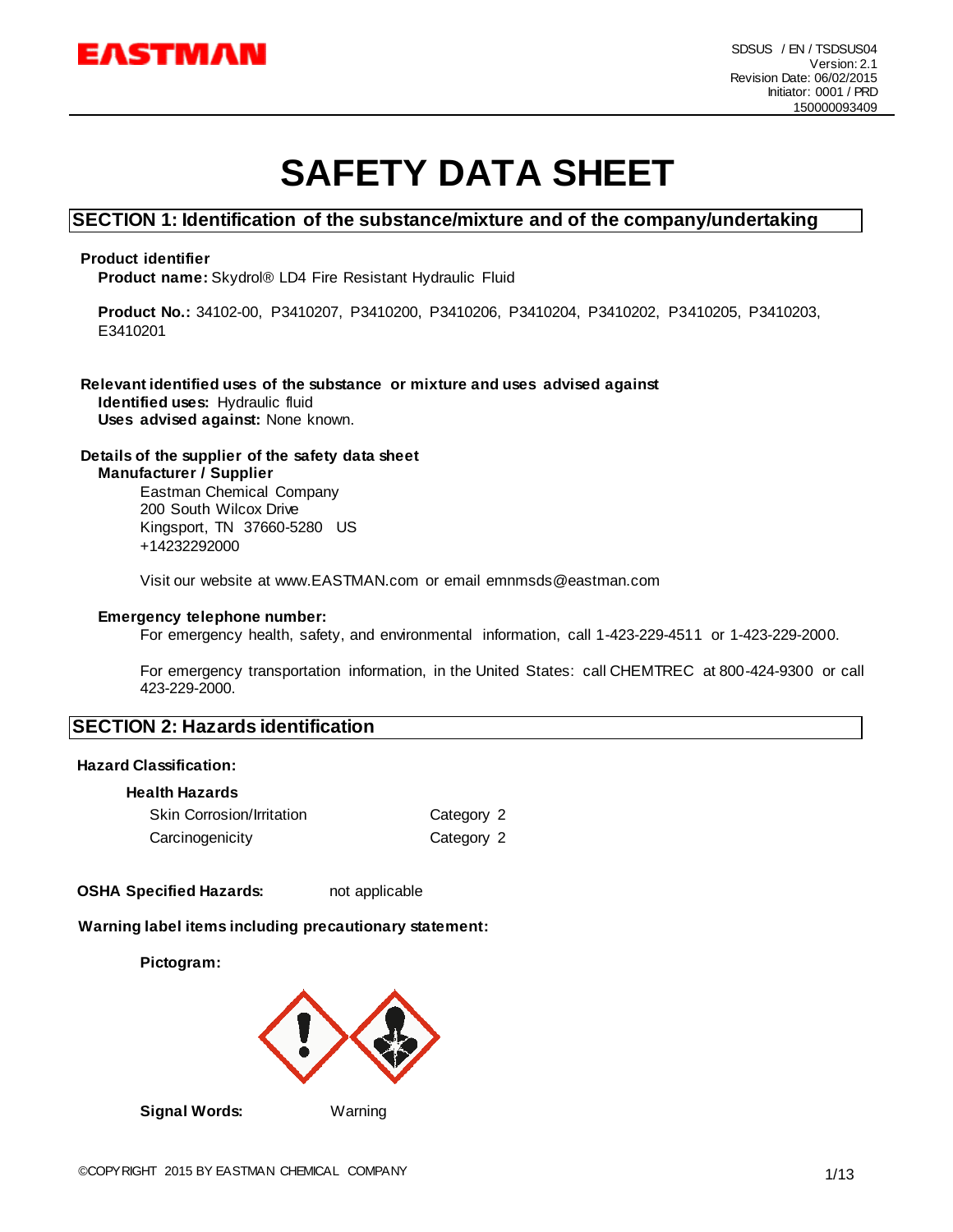

| <b>Hazard Statement(s):</b> | H315: Causes skin irritation.      |
|-----------------------------|------------------------------------|
|                             | H351: Suspected of causing cancer. |

#### **Precautionary Statement:**

| <b>Prevention:</b> | P201: Obtain special instructions before use.<br>P202: Do not handle until all safety precautions have been read and<br>understood.<br>P264: Wash hands thoroughly after handling.<br>P280: Wear protective gloves/protective clothing/eye protection/face<br>protection. |
|--------------------|---------------------------------------------------------------------------------------------------------------------------------------------------------------------------------------------------------------------------------------------------------------------------|
| Response:          | P302+P352: IF ON SKIN: Wash with plenty of soap and water.<br>P308+P313: IF exposed or concerned: Get medical advice/attention.<br>P332+P313: If skin irritation occurs: Get medical advice/attention.<br>P362: Take off contaminated clothing and wash before reuse.     |
| Storage:           | P405: Store locked up.                                                                                                                                                                                                                                                    |
| Disposal:          | P501: Dispose of contents/container to an appropriate treatment and<br>disposal facility in accordance with applicable laws and regulations, and<br>product characteristics at time of disposal.                                                                          |
| ot otherwise       | None known.                                                                                                                                                                                                                                                               |

**Hazard(s) not otherwise classified (HNOC):**

### **SECTION 3: Composition/information on ingredients**

#### **Substances / Mixtures**

#### **General information:**

| <b>Chemical name</b>                                                | <b>Concentration</b> | Additional identification | <b>Notes</b> |
|---------------------------------------------------------------------|----------------------|---------------------------|--------------|
| Tributyl phosphate                                                  | $55 - 65%$           | CAS-No.: 126-73-8         | #            |
| Dibutylphenylphosphate                                              | $20 - 30%$           | CAS-No.: 2528-36-1        |              |
| Butyl diphenyl phosphate                                            | $5 - 10%$            | CAS-No.: 2752-95-6        |              |
| 7-Oxabicyclo[4.1.0]heptane-3-<br>carboxylic acid, 2-ethylhexylester | < 10%                | CAS-No.: 62256-00-2       |              |
| butylated hydroxytoluene                                            | $1 - 5%$             | CAS-No.: 128-37-0         |              |

\* All concentrations are percent by weight unless ingredient is a gas. Gas concentrations are in percent by volume.

# This substance has w orkplace exposure limit(s).

### **SECTION 4: First aid measures**

General: Get medical attention if symptoms occur. Show this safety data sheet to the doctor in attendance. If breathing is difficult, give oxygen. If not breathing, give artificial respiration. Place unconscious person on the side in the recovery position and ensure breathing can take place. Ensure that medical personnel are aware of the material(s) involved and take precautions to protect themselves.

#### **Description of first aid measures**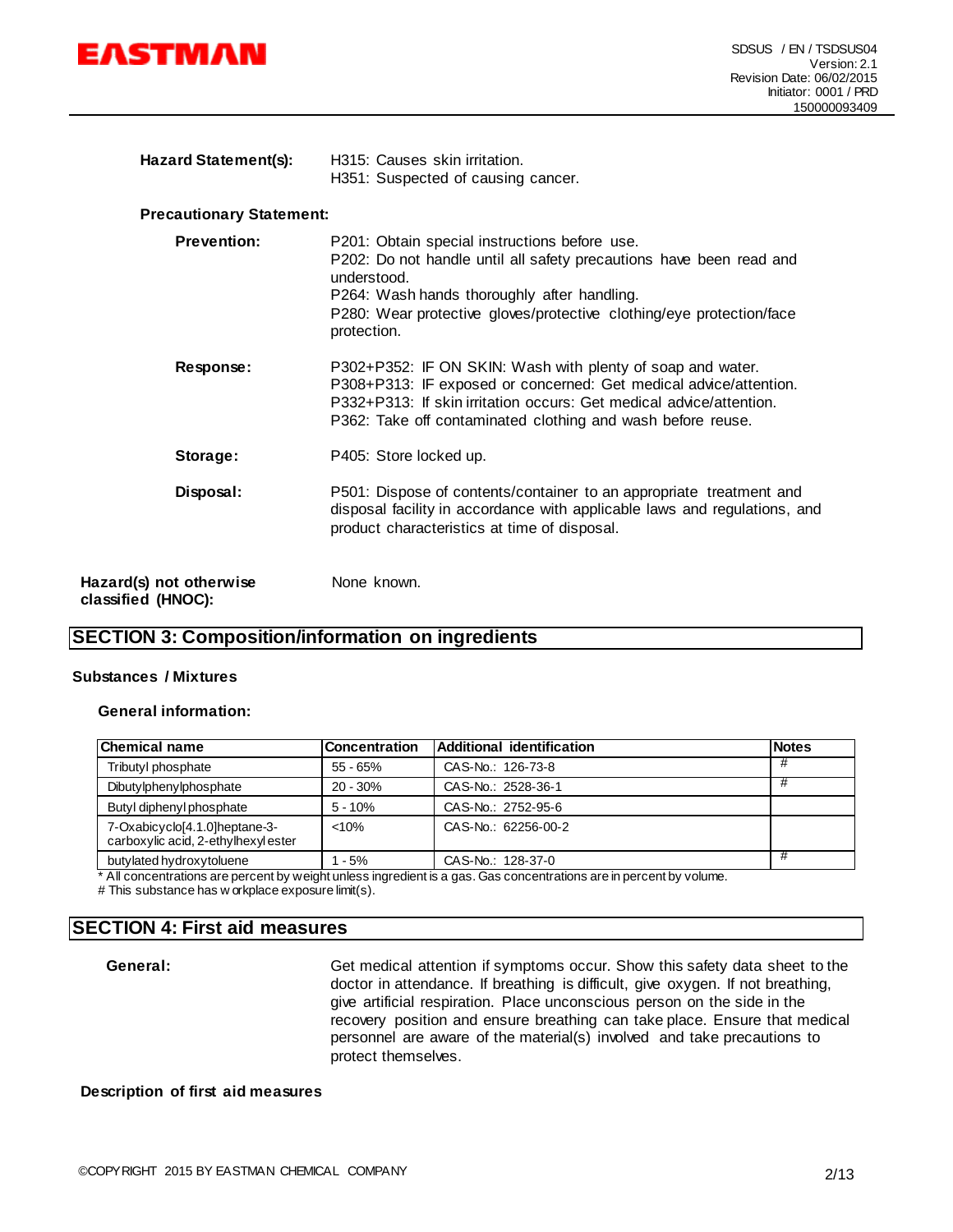

| Inhalation:                                                        | In case of inhalation of spray mist: Move person into fresh air and keep at<br>rest. For breathing difficulties, oxygen may be necessary. Consult a<br>physician for specific advice. Persons who have inhaled vapours or smoke<br>fumes have to be put under medical observation for at least 48 hours, due<br>to the delayed appearance of poisoning.                                                                                                                                                      |
|--------------------------------------------------------------------|--------------------------------------------------------------------------------------------------------------------------------------------------------------------------------------------------------------------------------------------------------------------------------------------------------------------------------------------------------------------------------------------------------------------------------------------------------------------------------------------------------------|
| Eye contact:                                                       | Immediately flush with plenty of water for at least 15 minutes. If easy to do,<br>remove contact lenses. Get medical attention if symptoms occur.                                                                                                                                                                                                                                                                                                                                                            |
| <b>Skin contact:</b>                                               | Immediately flush with plenty of water for at least 15 minutes while<br>removing contaminated clothing and shoes. If skin irritation or an allergic<br>skin reaction develops, get medical attention. Wash contaminated clothing<br>before reuse. Destroy or thoroughly clean contaminated shoes.                                                                                                                                                                                                            |
| Ingestion:                                                         | If swallowed, rinse mouth with water (only if the person is conscious). Call a<br>physician or poison control center immediately. Do not induce vomiting<br>without advice from poison control center. Never give liquid to an<br>unconscious person. Provide fresh air, warmth and rest, preferably in<br>comfortable upright sitting position. Loosen tight clothing such as a collar,<br>tie, belt or waistband. If vomiting occurs, keep head low so that stomach<br>content doesn't get into the lungs. |
| Most important symptoms and<br>effects, both acute and<br>delayed: | Eye may become red, tear, and become painful. The product contains a<br>small amount of sensitizing substance which may provoke an allergic<br>reaction among sensitive individuals. Limited evidence of a carcinogenic<br>effect.                                                                                                                                                                                                                                                                           |
|                                                                    | Indication of any immediate medical attention and special treatment needed                                                                                                                                                                                                                                                                                                                                                                                                                                   |

Hazards: No data available.

Treatment: Treat symptomatically.

# **SECTION 5: Firefighting measures**

| <b>General Fire Hazards:</b>                                   | Promptly isolate the scene by removing all persons from the vicinity of the<br>incident if there is a fire. Keep upwind. In case of fire and/or explosion do<br>not breathe fumes.                                                |  |
|----------------------------------------------------------------|-----------------------------------------------------------------------------------------------------------------------------------------------------------------------------------------------------------------------------------|--|
| <b>Extinguishing media</b><br>Suitable extinguishing<br>media: | Water spray, foam, dry powder or carbon dioxide.                                                                                                                                                                                  |  |
| Unsuitable extinguishing<br>media:                             | Avoid water in straight hose stream; will scatter and spread fire.                                                                                                                                                                |  |
| Special hazards arising from<br>the substance or mixture:      | May ignite at high temperature. During fire, gases hazardous to health may<br>be formed. Risk of chemical pneumonia after aspiration. Hazardous<br>Combustion Products: carbon dioxide, carbon monoxide, oxides of<br>phosphorus. |  |
| <b>Advice for firefighters</b>                                 |                                                                                                                                                                                                                                   |  |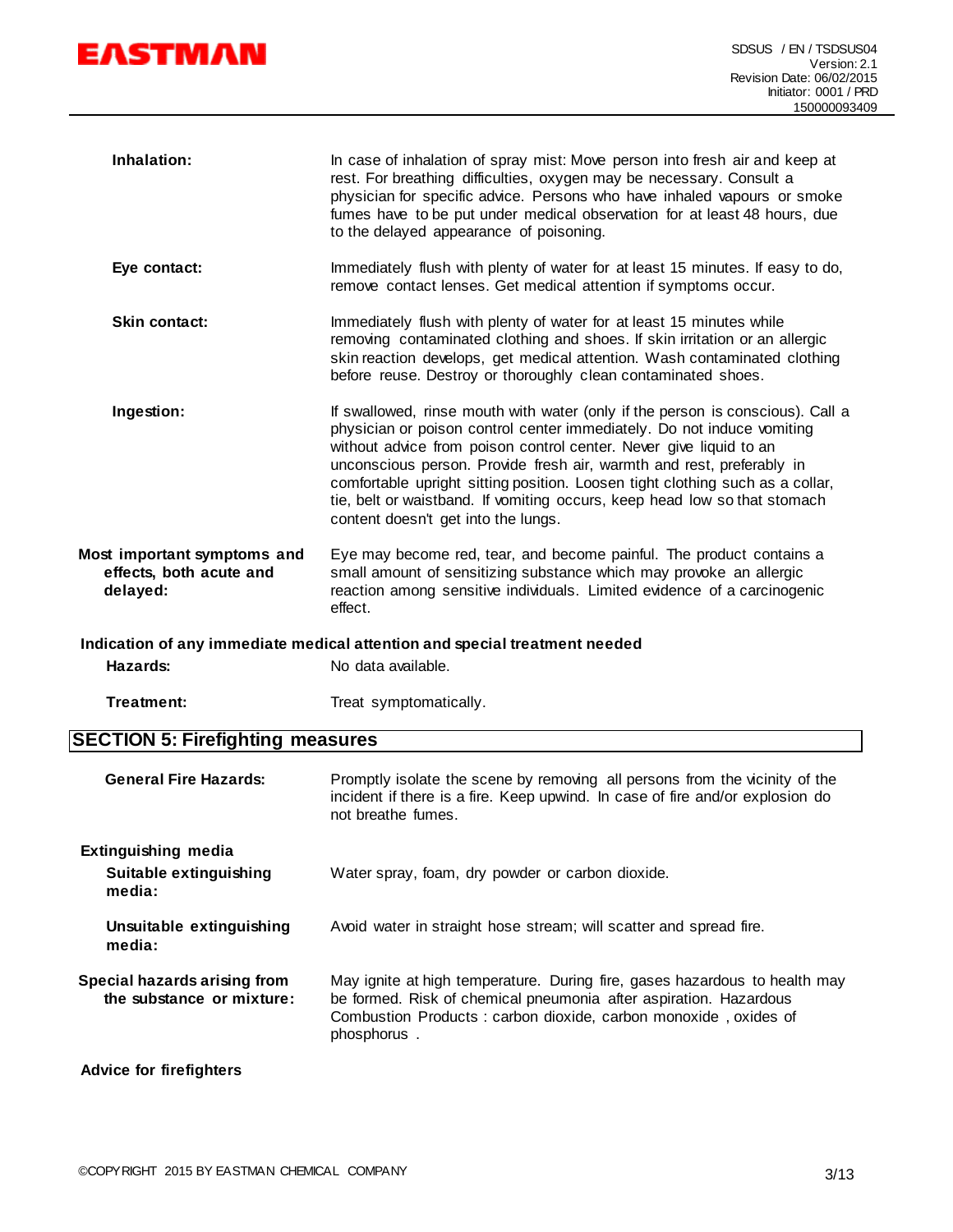

| Special fire fighting<br>procedures: | In case of fire: Evacuate area. Move container from fire area if it can be<br>done without risk. Use water spray to keep fire-exposed containers cool.<br>Prevent runoff from fire control or dilution from entering streams, sewers, or<br>drinking water supply. Fire residues and contaminated fire extinguishing<br>water must be disposed of in accordance with local regulations. |
|--------------------------------------|-----------------------------------------------------------------------------------------------------------------------------------------------------------------------------------------------------------------------------------------------------------------------------------------------------------------------------------------------------------------------------------------|
| <b>Special protective</b>            | Self-contained breathing apparatus and full protective clothing must be                                                                                                                                                                                                                                                                                                                 |
| equipment for fire-fighters:         | worn in case of fire.                                                                                                                                                                                                                                                                                                                                                                   |

# **SECTION 6: Accidental release measures**

| <b>Personal precautions,</b><br>protective equipment and<br>emergency procedures: | No action shall be taken involving any personal risk or without suitable<br>training. Keep unauthorized personnel away. Ventilate closed spaces<br>before entering them. Avoid inhalation of vapors and spray mists. Wear<br>appropriate personal protective equipment. Caution: Contaminated<br>surfaces may be slippery. Do not touch damaged containers or spilled<br>material unless wearing appropriate protective clothing. Reference to other<br>sections See Section 8 of the SDS for Personal Protective Equipment.                                     |
|-----------------------------------------------------------------------------------|------------------------------------------------------------------------------------------------------------------------------------------------------------------------------------------------------------------------------------------------------------------------------------------------------------------------------------------------------------------------------------------------------------------------------------------------------------------------------------------------------------------------------------------------------------------|
| <b>Environmental Precautions:</b>                                                 | Prevent further leakage or spillage if safe to do so. Clear up spills<br>immediately and dispose of waste safely. Do not contaminate water<br>sources or sewer.                                                                                                                                                                                                                                                                                                                                                                                                  |
| <b>Methods and material for</b><br>containment and cleaning<br>up:                | Small Liquid Spills: Use a non-combustible material like vermiculite, sand or<br>earth to soak up the product and place into a container for later disposal.<br>Large Spillages: Dike for later disposal. Collect spillage in containers, seal<br>securely and deliver for disposal according to local regulations. Otherwise,<br>absorb spill with vermiculite or other inert material, then place in a container<br>for chemical waste. Clean surface thoroughly to remove residual<br>contamination. Prevent runoff from entering drains, sewers, or streams. |
| <b>Notification Procedures:</b>                                                   | In the event of a spill or accidental release, notify relevant authorities in<br>accordance with all applicable regulations.                                                                                                                                                                                                                                                                                                                                                                                                                                     |

# **SECTION 7: Handling and storage:**

| Precautions for safe handling:                                      | Do not handle until all safety precautions have been read and understood.<br>Handle product only in closed system or provide appropriate exhaust<br>ventilation at machinery. An eye wash bottle must be available at the work<br>site. Wear appropriate personal protective equipment. See Section 8 of the<br>SDS for Personal Protective Equipment. Do not taste or swallow. Do not<br>breathe mist or vapor from heated material. In case of inadequate<br>ventilation, use respiratory protection. Do not get in eyes and avoid contact<br>with skin and clothing. Wash promptly with soap and water if skin becomes<br>contaminated. Remove contaminated clothing and wash it before reuse.<br>Destroy or thoroughly clean contaminated shoes. Drain or remove<br>substance from equipment prior to break-in or maintenance. Handle in<br>accordance with good industrial hygiene and safety practice. See also<br>Section 8 for additional information on hygiene measures. |
|---------------------------------------------------------------------|------------------------------------------------------------------------------------------------------------------------------------------------------------------------------------------------------------------------------------------------------------------------------------------------------------------------------------------------------------------------------------------------------------------------------------------------------------------------------------------------------------------------------------------------------------------------------------------------------------------------------------------------------------------------------------------------------------------------------------------------------------------------------------------------------------------------------------------------------------------------------------------------------------------------------------------------------------------------------------|
| Conditions for safe storage,<br>including any<br>incompatibilities: | Store in a cool, dry place out of direct sunlight. Keep container tightly<br>closed and in a well-ventilated place. Keep upright. Keep in original<br>container. Store locked up. Store away from incompatible materials. Keep<br>away from food, drink and animal feeding stuffs. Store in accordance with<br>local/regional/national/international regulations.                                                                                                                                                                                                                                                                                                                                                                                                                                                                                                                                                                                                                  |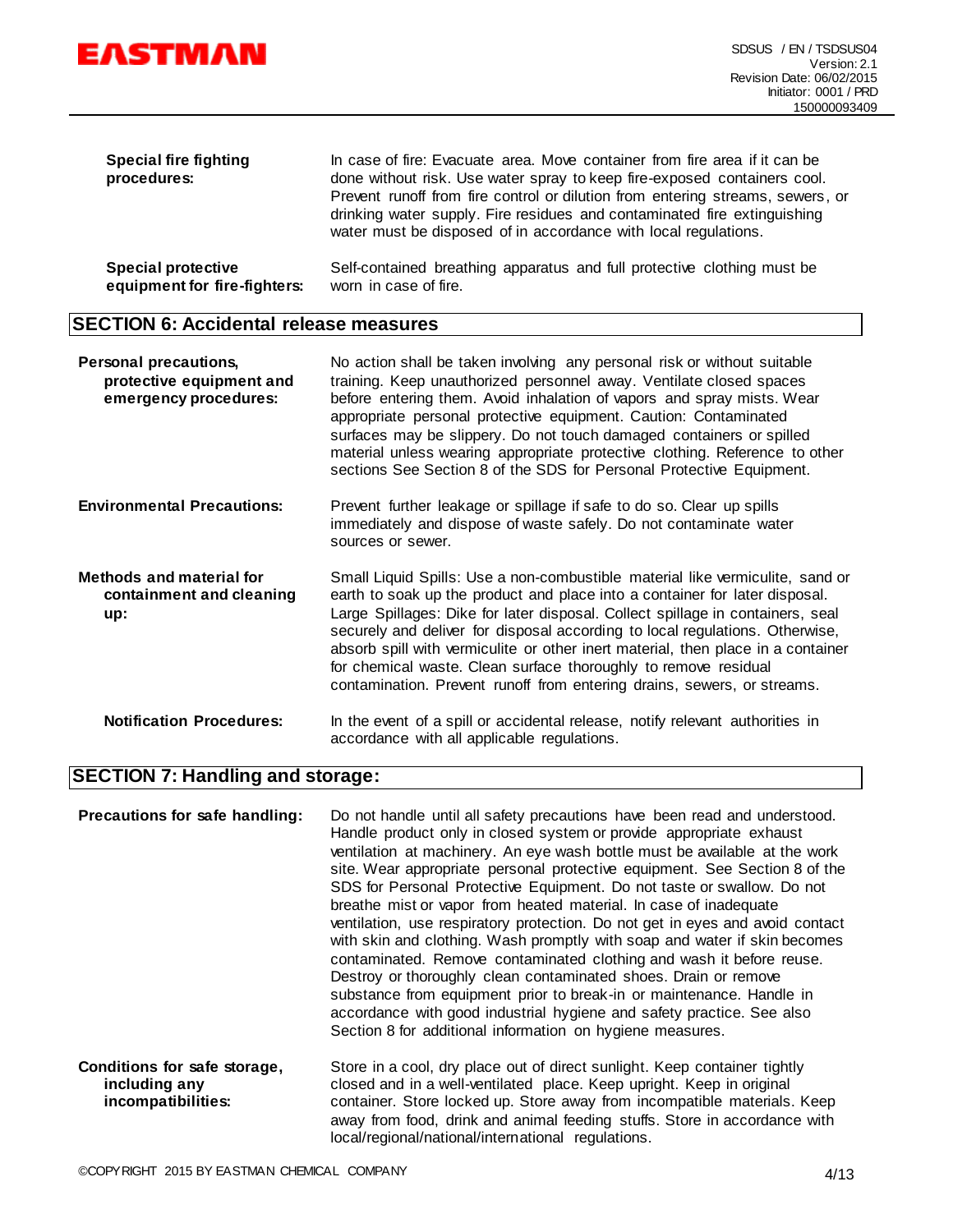

**Specific end use(s):** www.EastmanAviationSolutions.com

#### **SECTION 8: Exposure controls/personal protection**

#### **Control Parameters**

**Occupational Exposure Limits**

Country specific exposure limits have not been established or are not applicable unless listed below.

| Chemical name                                               | type       | <b>Exposure Limit Values</b> |                      | <b>Source</b>                                                                  |
|-------------------------------------------------------------|------------|------------------------------|----------------------|--------------------------------------------------------------------------------|
| Tributyl phosphate -<br>Inhalable fraction and vapor.       | <b>TWA</b> |                              | $5 \text{ mg/m}$ 3   | US. ACGIH Threshold Limit Values (02 2013)                                     |
| Tributyl phosphate                                          | REL        | $0.2$ ppm                    | $2.5 \text{ mg/m}$   | US. NIOSH: Pocket Guide to Chemical<br>Hazards (2005)                          |
|                                                             | PEL        |                              | $5 \text{ mg/m}$     | US. OSHA Table Z-1 Limits for Air<br>Contaminants (29 CFR 1910.1000) (02 2006) |
|                                                             | <b>TWA</b> | $0.2$ ppm                    | $2.5 \text{ mg/m}$ 3 | US. OSHA Table Z-1-A (29 CFR 1910.1000)<br>(1989)                              |
| Dibutylphenylphosphate                                      | <b>TWA</b> | $0.3$ ppm                    |                      | US. ACGIH Threshold Limit Values (01 2010)                                     |
| butylated hydroxytoluene -<br>Inhalable fraction and vapor. | TWA        |                              | $2 \text{ mg/m}$     | US. ACGIH Threshold Limit Values (01 2010)                                     |

#### **Exposure controls**

**Appropriate engineering controls:** Good general ventilation (typically 10 air changes per hour) should be used. Ventilation rates should be matched to conditions. If applicable, use process enclosures, local exhaust ventilation, or other engineering controls to maintain airborne levels below recommended exposure limits. If exposure limits have not been established, maintain airborne levels to an acceptable level.

**Individual protection measures, such as personal protective equipment**

**General information:** An eye wash bottle must be available at the work site. Provide access to washing facilities including soap, skin cleanser and fatty cream. **Eye/face protection:** Safety eyewear complying with an approved standard should be used when a risk assessment indicates this is necessary to avoid exposure to liquid splashes, mists, gases or dusts. Recommendations: Wear safety glasses with side shields (or goggles). Use safety goggles and face shield in case of splash risk.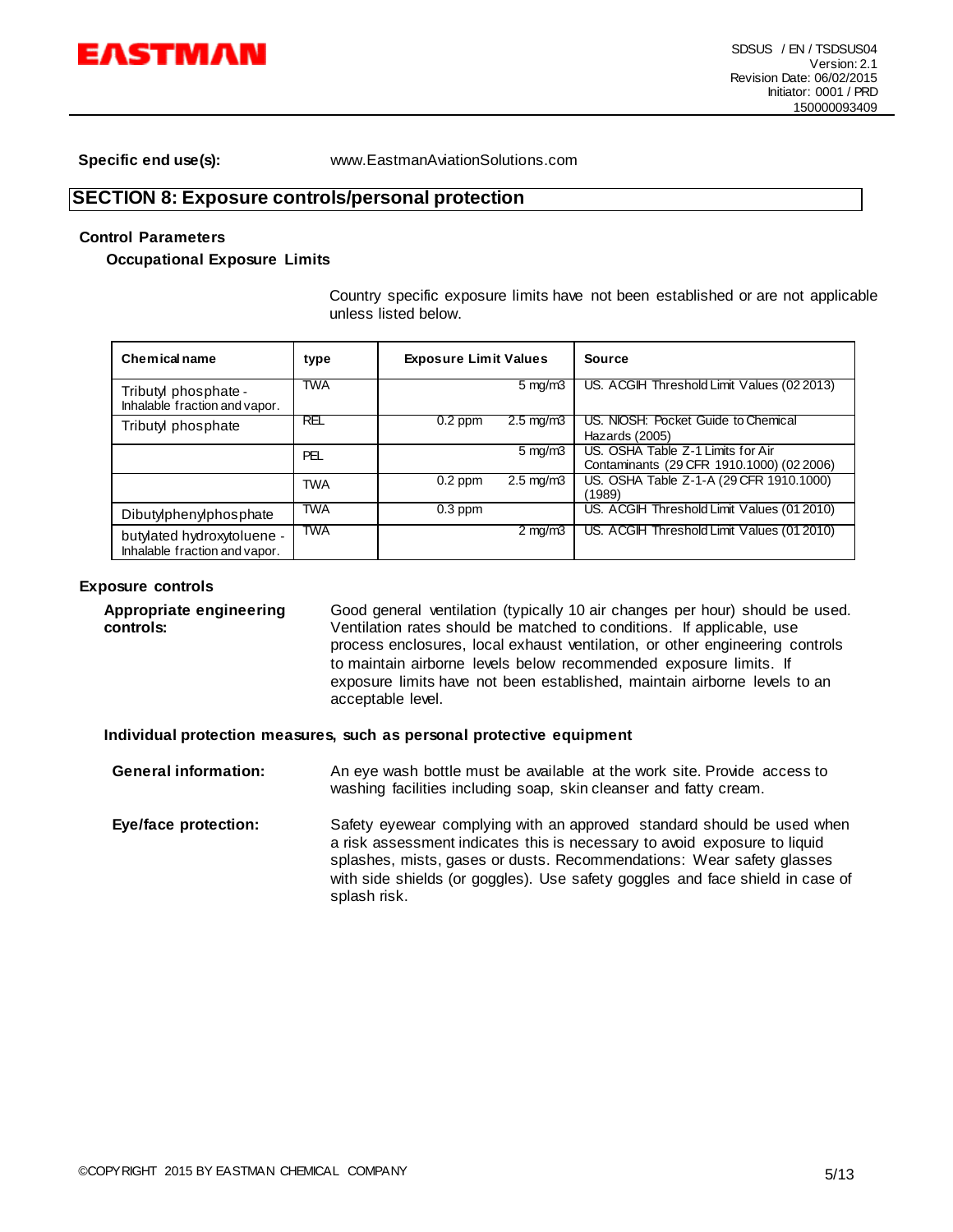

| <b>Skin protection</b><br><b>Hand Protection:</b> | It is a good industrial hygiene practice to minimize skin contact. If<br>prolonged or repeated contact is likely, chemical resistant gloves are<br>recommended. If contact with forearms is likely, wear gauntlet style gloves.<br>Contact the glove manufacturer for specific advice on glove selection and<br>breakthrough times for your use conditions. After contamination with<br>product change the gloves immediately and dispose of them according to<br>relevant national and local regulations.                                                                                                                                                                      |
|---------------------------------------------------|---------------------------------------------------------------------------------------------------------------------------------------------------------------------------------------------------------------------------------------------------------------------------------------------------------------------------------------------------------------------------------------------------------------------------------------------------------------------------------------------------------------------------------------------------------------------------------------------------------------------------------------------------------------------------------|
| Other:                                            | Personal protective equipment for the body should be selected based on<br>the task being performed and the risks involved and should be approved by<br>a specialist before handling this product. Recommendations: Apron or other<br>light protective clothing and boots. If prolonged or repeated contact is likely,<br>chemical resistant clothing is recommended. Promptly remove non-<br>impervious clothing that becomes wet or contaminated.                                                                                                                                                                                                                              |
| <b>Respiratory Protection:</b>                    | If engineering controls do not maintain airborne concentrations below<br>recommended exposure limits (where applicable) or to an acceptable level<br>(in countries where exposure limits have not been established), an<br>approved respirator must be worn. In the United States of America, if<br>respirators are used, a program should be instituted to assure compliance<br>with OSHA Standard 63 FR 1152, January 8, 1998. Respirator type: Air-<br>purifying respirator with an appropriate, government approved (where<br>applicable), air-purifying filter, cartridge or canister. Contact health and<br>safety professional or manufacturer for specific information. |
| <b>Hygiene measures:</b>                          | Handle in accordance with good industrial hygiene and safety practice. Do<br>not eat, drink or smoke when using the product. Wash at the end of each<br>work shift and before eating, smoking and using the toilet. Contaminated<br>work clothing should not be allowed out of the workplace. Wash<br>contaminated clothing before reuse. Keep away from food, drink and animal<br>feeding stuffs.                                                                                                                                                                                                                                                                              |
| <b>Environmental Controls:</b>                    | Emissions from ventilation or work process equipment should be checked<br>to ensure they comply with the requirements of environmental protection<br>legislation. In some cases, fume scrubbers, filters or engineering<br>modifications to the process equipment will be necessary to reduce<br>emissions to acceptable levels. Do not contaminate water sources or<br>sewer.                                                                                                                                                                                                                                                                                                  |

# **SECTION 9: Physical and chemical properties**

### **Information on basic physical and chemical properties**

| Appearance             |                             |
|------------------------|-----------------------------|
| <b>Physical state:</b> | liquid                      |
| Form:                  | Oily liquid                 |
| Color:                 | purple                      |
| Odor:                  | <b>Odorless</b>             |
| <b>Odor Threshold:</b> | No data available.          |
| pH:                    | No data available.          |
| <b>Melting Point</b>   | $<$ -62 °C                  |
| <b>Boiling Point:</b>  | No data available.          |
| <b>Flash Point:</b>    | 160 °C (Cleveland open cup) |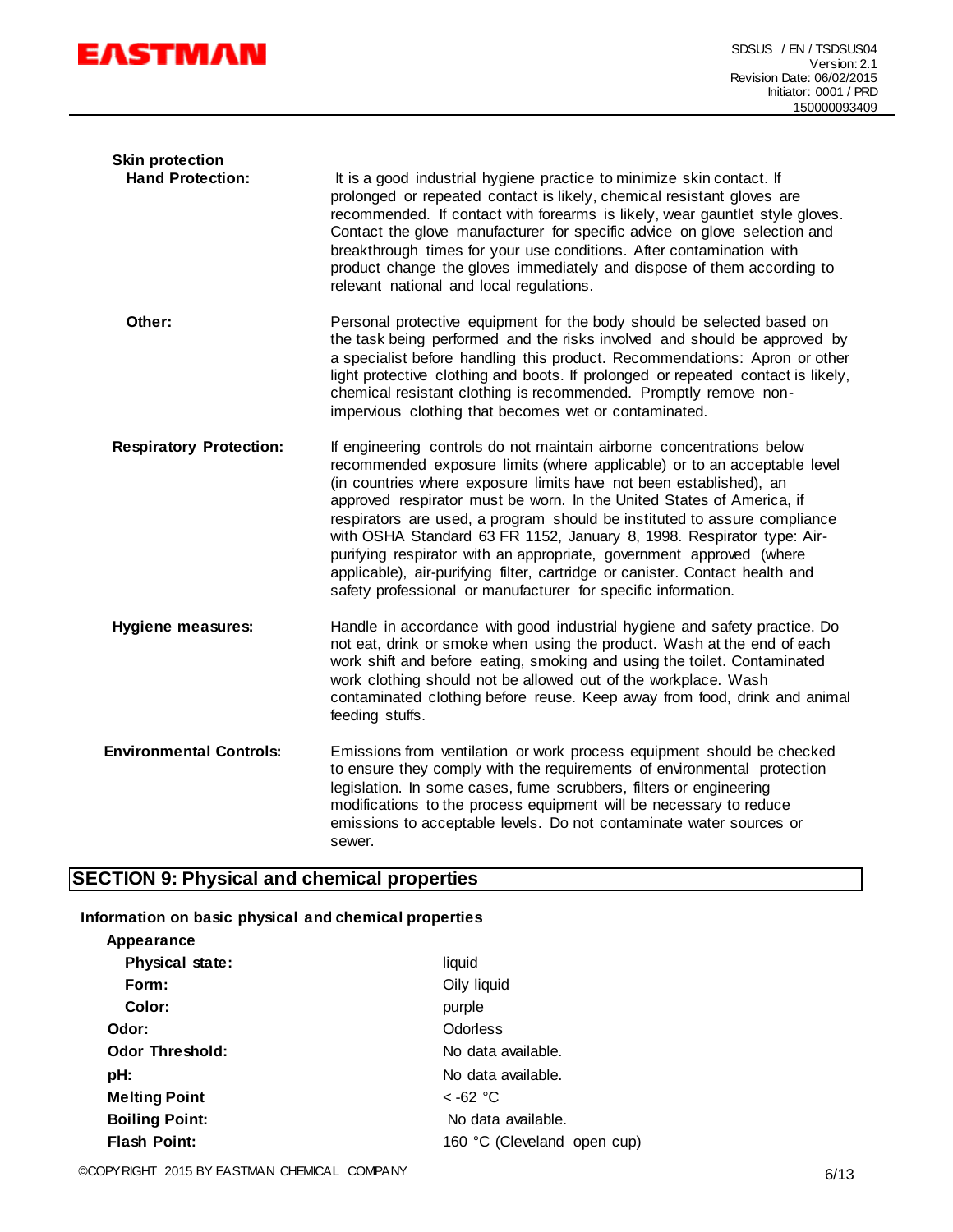

| <b>Evaporation Rate:</b><br>Flammability (solid, gas): | No data available.<br>not applicable                                   |
|--------------------------------------------------------|------------------------------------------------------------------------|
| Flammability Limit - Upper (%)-:                       |                                                                        |
| Flammability Limit - Lower (%)-:                       |                                                                        |
| Vapor pressure:                                        | 0.27 hPa (25 $^{\circ}$ C)                                             |
| Vapor density (air=1):                                 | No data available.                                                     |
| <b>Specific Gravity:</b>                               | 1.004 - 1.014 (25 °C)                                                  |
| Solubility(ies)                                        |                                                                        |
| <b>Solubility in Water:</b>                            | No data available.                                                     |
| Solubility (other):                                    | Not available.                                                         |
| Partition coefficient (n-octanol/water):               | Not available.                                                         |
| <b>Autoignition Temperature:</b>                       | > 400 °C (ASTM D2155)                                                  |
| <b>Decomposition Temperature:</b>                      | No data available.                                                     |
| <b>Dynamic viscosity:</b>                              | Not available.                                                         |
| Kinematic viscosity:                                   | < 2,000 mm2/s (-54 °C)   11.15 mm2/s (38 °C)   3.83<br>mm2/s $(99 °C)$ |
| <b>Explosive properties:</b>                           | Not classified.                                                        |
| <b>Oxidizing properties:</b>                           | Not classified.                                                        |

# **SECTION 10: Stability and reactivity**

| <b>Reactivity:</b>                                   | Material is stable under normal conditions.               |
|------------------------------------------------------|-----------------------------------------------------------|
| <b>Chemical Stability:</b>                           | Material is stable under normal conditions.               |
| <b>Possibility of Hazardous</b><br><b>Reactions:</b> | None under normal conditions.                             |
| <b>Conditions to Avoid:</b>                          | None known.                                               |
| Incompatible Materials:                              | Strong oxidizing agents.                                  |
| <b>Hazardous Decomposition</b><br><b>Products:</b>   | Emits acrid smoke and fumes when heated to decomposition. |

# **SECTION 11: Toxicological information**

| Information on likely routes of exposure<br>Inhalation: | None known.                                   |
|---------------------------------------------------------|-----------------------------------------------|
| Ingestion:                                              | None known.                                   |
| <b>Skin contact:</b>                                    | May cause irritation.                         |
| Eye contact:                                            | Eye may become red, tear, and become painful. |

#### **Information on toxicological effects**

**Oral**

Oral LD-50: (Rat, Male and Female): 2,100 mg/kg Not classified.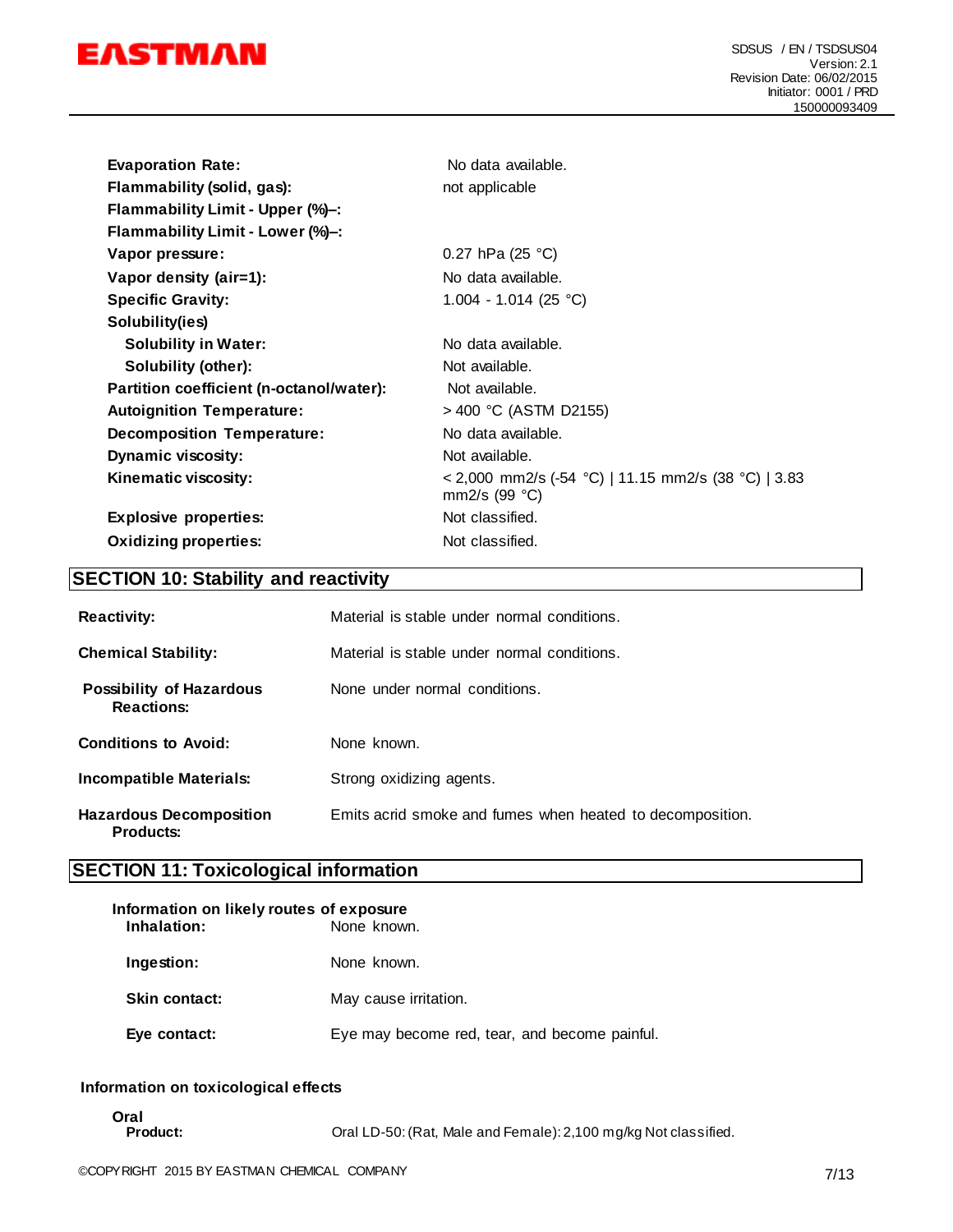

| Dermal<br><b>Product:</b>                                                                                              | Dermal LD-50: (Rabbit, Male and Female): > 3,160 mg/kg<br>Not classified.                                                                            |
|------------------------------------------------------------------------------------------------------------------------|------------------------------------------------------------------------------------------------------------------------------------------------------|
| <b>Inhalation</b><br><b>Product:</b>                                                                                   | Dusts, mists and fumes: LC50 (Rat, Male., 4 h): 5.8 mg/l Not classified. (highest<br>concentration tested)                                           |
| <b>Repeated dose toxicity</b><br>Product:                                                                              | NOAEL (Rat(Male and Female), Inhalation): 40 mg/m3 (Target Organ(s): Blood,<br>Respiratorysystem) Irritating to eyes and respiratorysystem.          |
| <b>Skin Corrosion/Irritation</b><br><b>Product:</b>                                                                    | (Rabbit, 24 h): moderate irritation                                                                                                                  |
| <b>Serious Eye Damage/Eye Irritation</b><br>Product:                                                                   | (Rabbit, 24 h): Slightly irritating.                                                                                                                 |
| <b>Respiratory or Skin Sensitization</b><br>Product:<br>Human experience., Human Repeat Insult Patch Test: very slight |                                                                                                                                                      |
| Carcinogenicity<br>Product:                                                                                            | No data available.                                                                                                                                   |
| Specified substance(s):                                                                                                |                                                                                                                                                      |
| Tributyl phosphate                                                                                                     | Rat, Male and Female: Ingestion ; EPA OTS 798.3300Limited evidence of a<br>carcinogenic effect.<br>IARC Not Listed. NTP Not Listed. OSHA Not Listed. |
| Specified substance(s):<br>Dibutylphenylphosphate                                                                      | IARC Not Listed. NTP Not Listed. OSHA Not Listed.                                                                                                    |
| Specified substance(s):<br>Butyl diphenyl phosphate                                                                    | IARC Not Listed. NTP Not Listed. OSHA Not Listed.                                                                                                    |
| Specified substance(s):<br>2-Ethylhexyl 7-<br>oxabicyclo[4.1.0]heptane-3-<br>carboxylate                               | IARC Not Listed. NTP Not Listed. OSHA Not Listed.                                                                                                    |
| Specified substance(s):<br>butylated hydroxytoluene                                                                    | IARC Not Listed. NTP Not Listed. OSHA Not Listed.                                                                                                    |
| <b>Toxicity to reproduction</b><br><b>Product:</b>                                                                     | No data available.                                                                                                                                   |
| Specified substance(s):<br>Tributyl phosphate                                                                          | Two Generation Reproductive Toxicity Study (Rat, Male and Female);<br>NOAEL: 225 mg/kg; Ingestion; EPA OTS 798.4900                                  |
| Specified substance(s):<br>Dibutylphenylphosphate                                                                      | (Rat, Male and Female); NOAEL: 5 mg/l; NOAEL: 50 mg/kg; NOAEL: 50<br>mg/kg; Ingestion; EPA OTS 798.4900                                              |

**Developmental toxicity**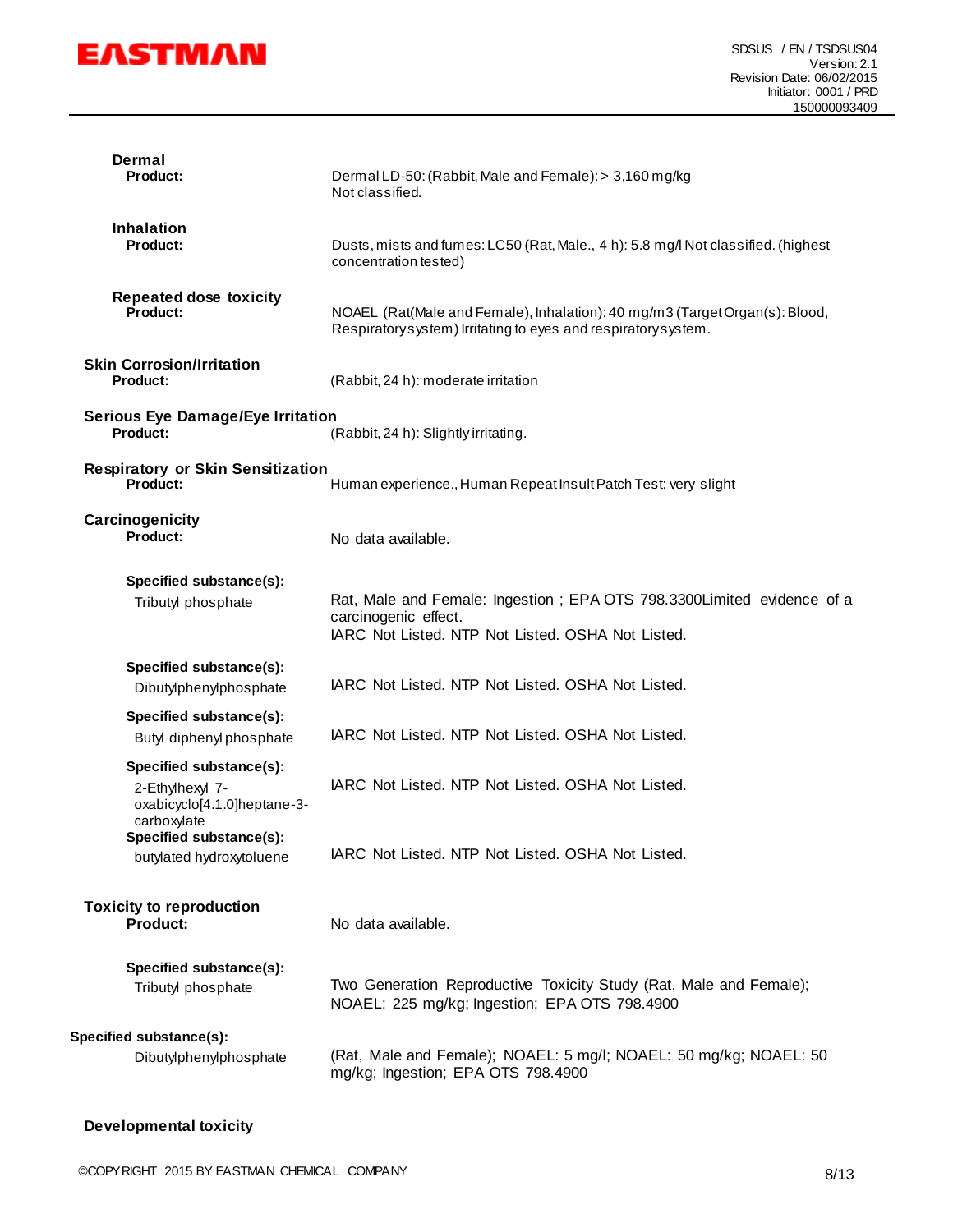

| <b>Product:</b>                                                                                       | No data available.                                                                                                                          |
|-------------------------------------------------------------------------------------------------------|---------------------------------------------------------------------------------------------------------------------------------------------|
| Specified substance(s):<br>Tributyl phosphate                                                         | Rat; NOAEL: 750 mg/kg; Gavage (Oral); EPA OTS 798.4900                                                                                      |
| Specified substance(s):<br>Dibutylphenylphosphate                                                     | Rat; NOAEL: 300 mg/kg; NOAEL: 3 mg/kg; Gavage (Oral)                                                                                        |
| <b>Germ Cell Mutagenicity</b>                                                                         |                                                                                                                                             |
| In vitro<br><b>Product:</b>                                                                           | Salmonella typhimurium assay (Ames test): negative<br>Mutagenicity - Mammalian (In vitro Mammalian Chromosome Aberration Test):<br>negative |
| In vivo<br><b>Product:</b>                                                                            | No data available.                                                                                                                          |
| Specified substance(s):                                                                               |                                                                                                                                             |
| Tributyl phosphate                                                                                    | Chromosomal aberration (Mammalian Bone Marrow Chromosome Aberration Test)<br>oral: gavage (Rat, Male and Female): negative                  |
| Specified substance(s):                                                                               |                                                                                                                                             |
| Dibutylphenylphosphate<br>Specified substance(s):                                                     | Chromosomal aberration intraperitoneal injection (Rat, Male and Female): negative                                                           |
| 2-Ethylhexyl 7-<br>oxabicyclo[4.1.0]heptane-3-<br>carboxylate                                         | Chromosomal aberration (Mammalian Bone Marrow Chromosome Aberration Test)<br>Intraperitoneal (Rat, Male and Female): equivocal              |
| <b>Specific Target Organ Toxicity - Single Exposure</b><br><b>Product:</b><br>Specified substance(s): | No data available.                                                                                                                          |
| Tributyl phosphate<br>Specified substance(s):                                                         | Based on available data, the classification criteria are not met.                                                                           |
| Dibutylphenylphosphate                                                                                | Not classified.                                                                                                                             |
| <b>Specific Target Organ Toxicity - Repeated Exposure</b><br>Product:<br>Specified substance(s):      | No data available.                                                                                                                          |
| Tributyl phosphate<br>Specified substance(s):                                                         | Based on available data, the classification criteria are not met.                                                                           |
| Dibutylphenylphosphate                                                                                | Inhalation - dust and mist: Respiratory system - Not classified.                                                                            |
| <b>Aspiration Hazard</b><br><b>Product:</b>                                                           | not applicable                                                                                                                              |
| Other effects:                                                                                        | No data available.                                                                                                                          |

# **SECTION 12: Ecological information**

#### **Ecotoxicity:**

#### **Acute hazards to the aquatic environment:**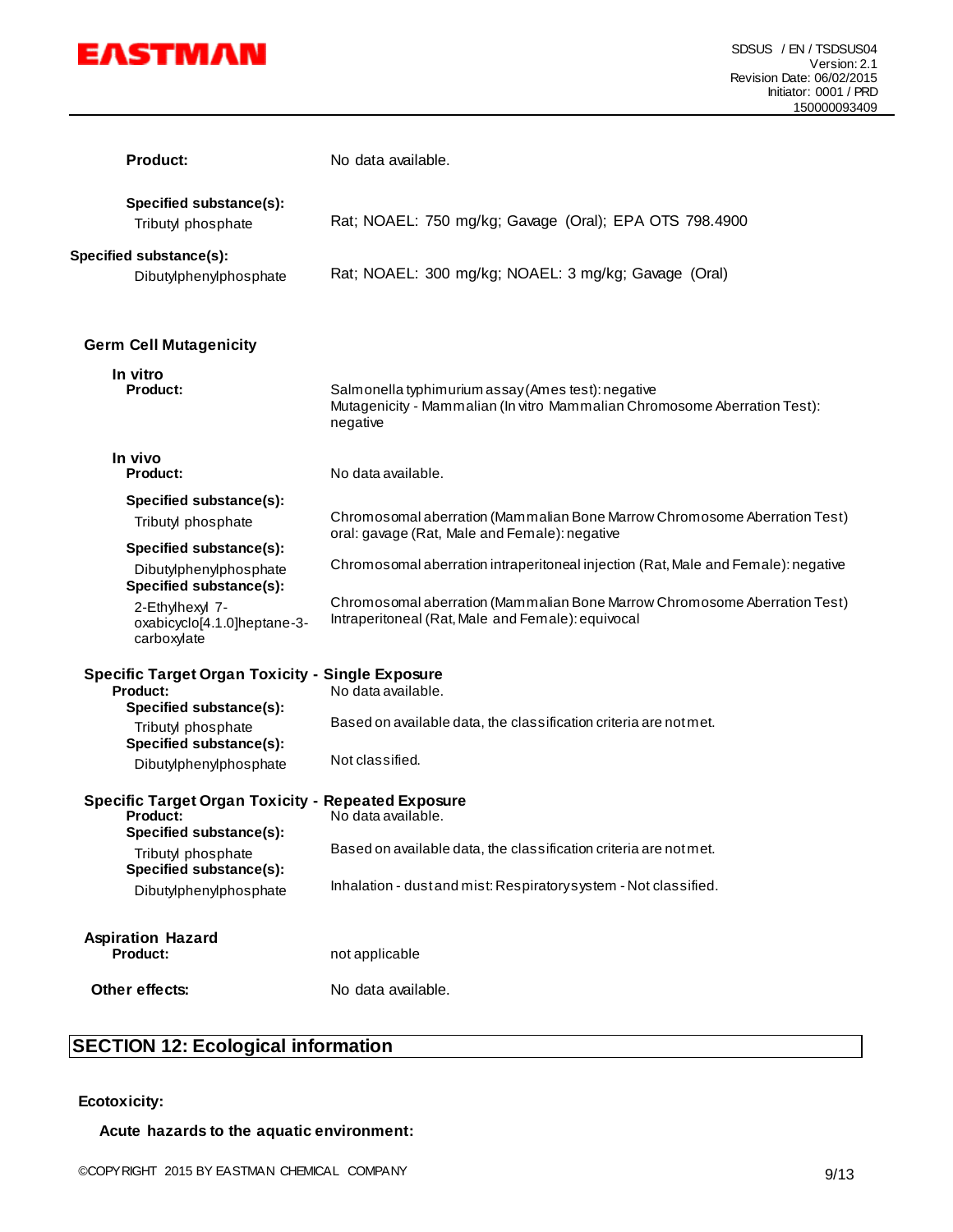

| Fish<br><b>Product:</b>                                                                     | LC-50 (Oncorhynchus mykiss, 96 h): 5.2 mg/l                                                                                                                                 |
|---------------------------------------------------------------------------------------------|-----------------------------------------------------------------------------------------------------------------------------------------------------------------------------|
| <b>Aquatic Invertebrates</b><br>Product:                                                    | LC-50 (Daphnia magna, 48 h): 5.8 mg/l                                                                                                                                       |
| Chronic hazards to the aquatic environment:                                                 |                                                                                                                                                                             |
| Fish<br>Product:                                                                            | No data available.                                                                                                                                                          |
| Specified substance(s):<br>Tributyl phosphate                                               | NOEC (Oncorhynchus mykiss, 95 d): 0.82 mg/l<br>$LOEC: 1.7$ mg/l                                                                                                             |
| Dibutylphenylphosphate                                                                      | NOEC (Oncorhynchus mykiss, 60 d): > 0.11 mg/l                                                                                                                               |
| <b>Aquatic Invertebrates</b><br>Product:                                                    | No data available.                                                                                                                                                          |
| Specified substance(s):<br>Tributyl phosphate                                               | NOEC (Daphnia magna, 21 d): 1.3 mg/l                                                                                                                                        |
| Dibutylphenylphosphate                                                                      | NOEC (Daphnia magna, 21 d): 0.106 mg/l                                                                                                                                      |
| <b>Toxicity to Aquatic Plants</b><br><b>Product:</b>                                        | EC-50 (Selenastrum capricornutum, 96 h): 8.2 mg/l                                                                                                                           |
| <b>Persistence and Degradability</b>                                                        |                                                                                                                                                                             |
| <b>Biodegradation</b><br>Product:                                                           | No data available.                                                                                                                                                          |
| Specified substance(s):<br>Tributyl phosphate                                               | Readilybiodegradable                                                                                                                                                        |
| Dibutylphenylphosphate                                                                      | Readilybiodegradable, failing 10-d window<br>Not readily degradable.                                                                                                        |
| 2-Ethylhexyl 7-<br>oxabicyclo[4.1.0]heptane-3-<br>carboxylate                               | Readilybiodegradable.                                                                                                                                                       |
| <b>BOD/COD Ratio</b><br>Product:                                                            | No data available.                                                                                                                                                          |
| <b>Bioaccumulative Potential</b><br><b>Bioconcentration Factor (BCF)</b><br><b>Product:</b> | No data available.                                                                                                                                                          |
| Specified substance(s):<br>Tributyl phosphate                                               | Common Carp, Bioconcentration Factor (BCF): 20 (OECD Guideline Test No. 305:<br>Bioaccumulation in Fish: Aqueous and Dietary Exposure)<br>Bioconcentration Factor (BCF): 35 |
| Dibutylphenylphosphate                                                                      | Common Carp, Bioconcentration Factor (BCF): 35 (OECD Guideline Test No. 305:<br>Bioaccumulation in Fish: Aqueous and Dietary Exposure)                                      |
| Partition Coefficient n-octanol / water (log Kow)                                           |                                                                                                                                                                             |

©COPYRIGHT 2015 BY EASTMAN CHEMICAL COMPANY 10/13 **Product:** Log Kow: Not available.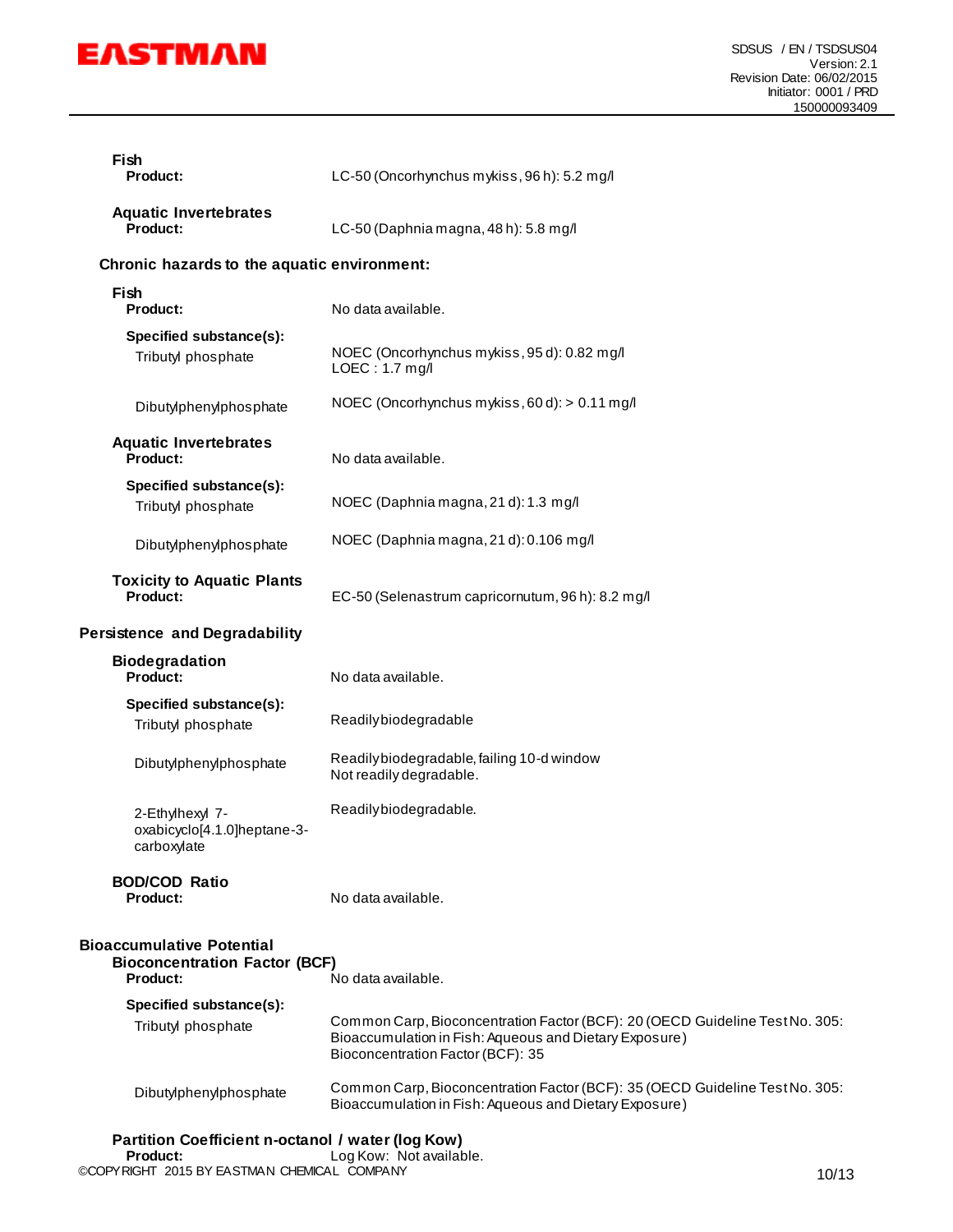

**Mobility in Soil:** No data available.

**Known or predicted distribution to environmental compartments** Tributyl phosphate

**Other Adverse Effects:** No data available.

## **SECTION 13: Disposal considerations**

#### **Waste treatment methods**

| <b>General information:</b> | The generation of waste should be avoided or minimized wherever<br>possible.                                                                                                                                                                                                                                                                                                                                                                                                                                                                                                                                                                                                                                                           |
|-----------------------------|----------------------------------------------------------------------------------------------------------------------------------------------------------------------------------------------------------------------------------------------------------------------------------------------------------------------------------------------------------------------------------------------------------------------------------------------------------------------------------------------------------------------------------------------------------------------------------------------------------------------------------------------------------------------------------------------------------------------------------------|
| Disposal methods:           | This product meets the criteria for a synthetic used oil under the U.S. EPA<br>Standards for the Management of Used Oil (40 CFR 279). Those<br>standards govern recycling and disposal in lieu of 40 CFR 260 -272 of the<br>Federal hazardous waste program in states that have adopted these used<br>oil regulations. Consult your attorney or appropriate regulatory official to be<br>sure these standards have been adopted in your state. Recycle or burn in<br>accordance with the applicable standards. Do not discharge into drains,<br>water courses or onto the ground.<br>Since emptied containers retain product residue, follow label warnings even<br>after container is emptied. Empty containers should be taken to an |
|                             |                                                                                                                                                                                                                                                                                                                                                                                                                                                                                                                                                                                                                                                                                                                                        |

approved waste handling site for recycling or disposal.

### **SECTION 14: Transport information**

*Important Note: Shipping descriptions may vary based on mode of transport, quantities, package size, and/or origin and destination. Consult your company's Hazardous Materials/Dangerous Goods expert for information specific to your situation.*

#### **DOT**

Class not regulated

- **IMDG - International Maritime Dangerous Goods Code** Class not regulated
- **IATA**

Class not regulated

**TDG**

Class not regulated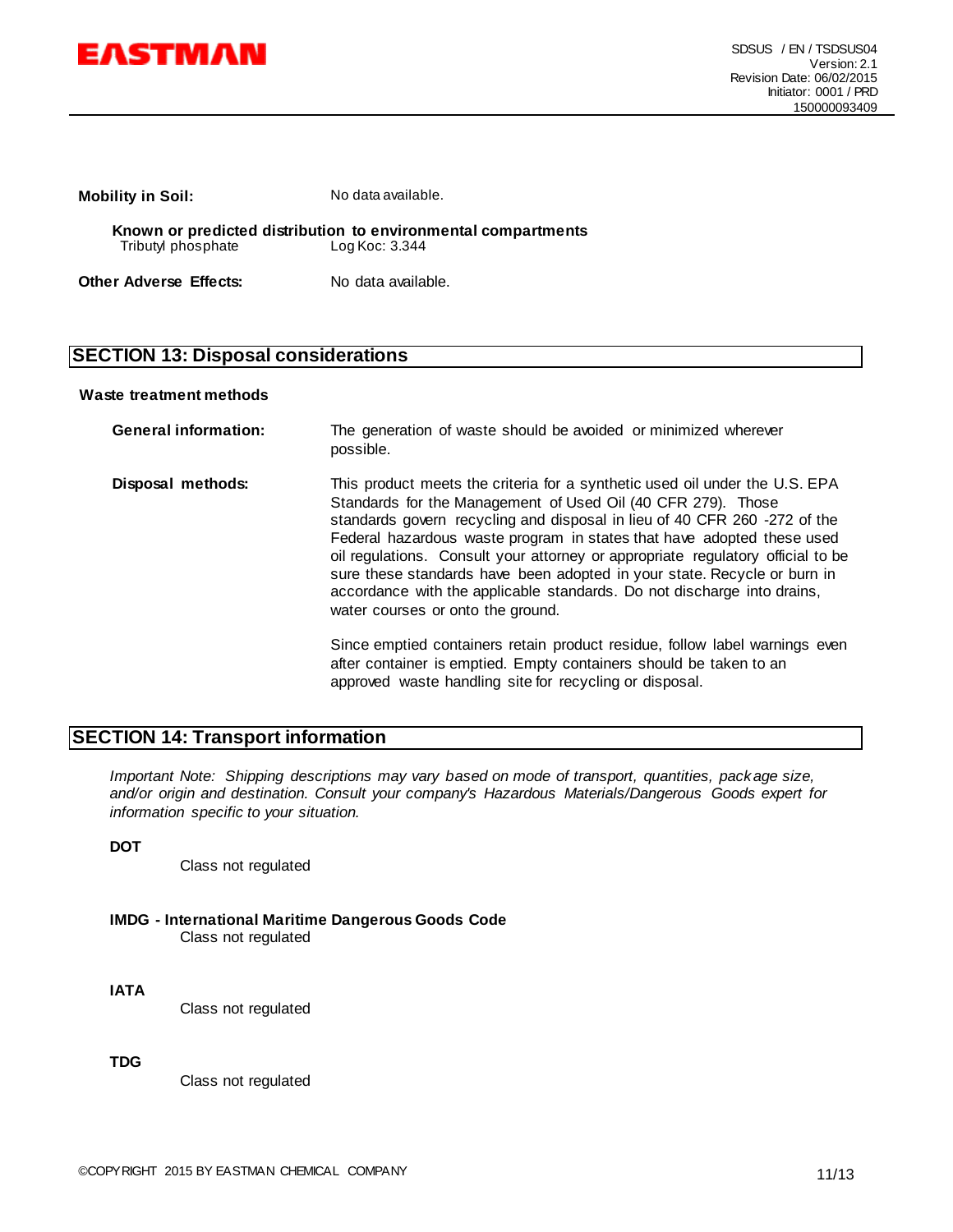

#### **SECTION 15: Regulatory information**

**Safety, health and environmental regulations/legislation specific for the substance or mixture.:**

**SARA 311-312 Hazard Classification(s):** 

immediate (acute) health hazard delayed (chronic) health hazard

**US EPCRA (SARA Title III) Section 313 - Toxic Chemical List NONE** 

**OSHA:** hazardous

**TSCA (US Toxic Substances Control Act):** This product is listed on the TSCA inventory. Any impurities present in this product are exempt from listing.

**DSL (Canadian Domestic Substances List) and CEPA (Canadian Environmental Protection Act):** All components of this product are listed on the DSL. Any impurities present in this product are exempt from listing.

**AICS / NICNAS (Australian Inventory of Chemical Substances and National Industrial Chemicals Notification and Assessment Scheme):** All components of this product are listed on AICS or otherwise comply with NICNAS.

**MITI (Japanese Handbook of Existing and New Chemical Substances):** All components of this product are listed in the Handbook or have been approved in Japan by new substance notification.

**ECL (Korean Toxic Substances Control Act):** One or more components of this product are not listed on the Korean inventory.

**Philippines Inventory (PICCS) :** One or more components of this product are not listed on the Philippine inventory.

**Inventory of Existing Chemical Substances in China:** All components of this product are listed on the Inventory of Existing Chemical Substances in China (IECSC).

#### **SECTION 16: Other information**

**HMIS<sup>®</sup> Hazard Ratings:** Health - 2<sup>\*</sup>, Flammability - 1, Chemical Reactivity - 0

*HMIS® rating involves data interpretations that may vary from company to company. They are intended only for rapid, general identification of the magnitude of the specific hazard. To deal adequately with the safe handling of this material, all the i nformation contained in this MSDS must be considered.*

| <b>Revision Information:</b>                                                                                                                                                                                                                                                                                                                                      | Not relevant.                    |
|-------------------------------------------------------------------------------------------------------------------------------------------------------------------------------------------------------------------------------------------------------------------------------------------------------------------------------------------------------------------|----------------------------------|
| Key literature references and<br>sources for data:                                                                                                                                                                                                                                                                                                                | www.EastmanAviationSolutions.com |
| Training information:                                                                                                                                                                                                                                                                                                                                             | No data available.               |
| <b>Issue Date:</b><br><b>SDS No.:</b>                                                                                                                                                                                                                                                                                                                             | 06/02/2015                       |
| $\bigcap_{i=1}^n \bigcap_{i=1}^n \bigcap_{i=1}^n \bigcap_{i=1}^n \bigcap_{i=1}^n \bigcap_{i=1}^n \bigcap_{i=1}^n \bigcap_{i=1}^n \bigcap_{i=1}^n \bigcap_{i=1}^n \bigcap_{i=1}^n \bigcap_{i=1}^n \bigcap_{i=1}^n \bigcap_{i=1}^n \bigcap_{i=1}^n \bigcap_{i=1}^n \bigcap_{i=1}^n \bigcap_{i=1}^n \bigcap_{i=1}^n \bigcap_{i=1}^n \bigcap_{i=1}^n \bigcap_{i=1}^n$ |                                  |